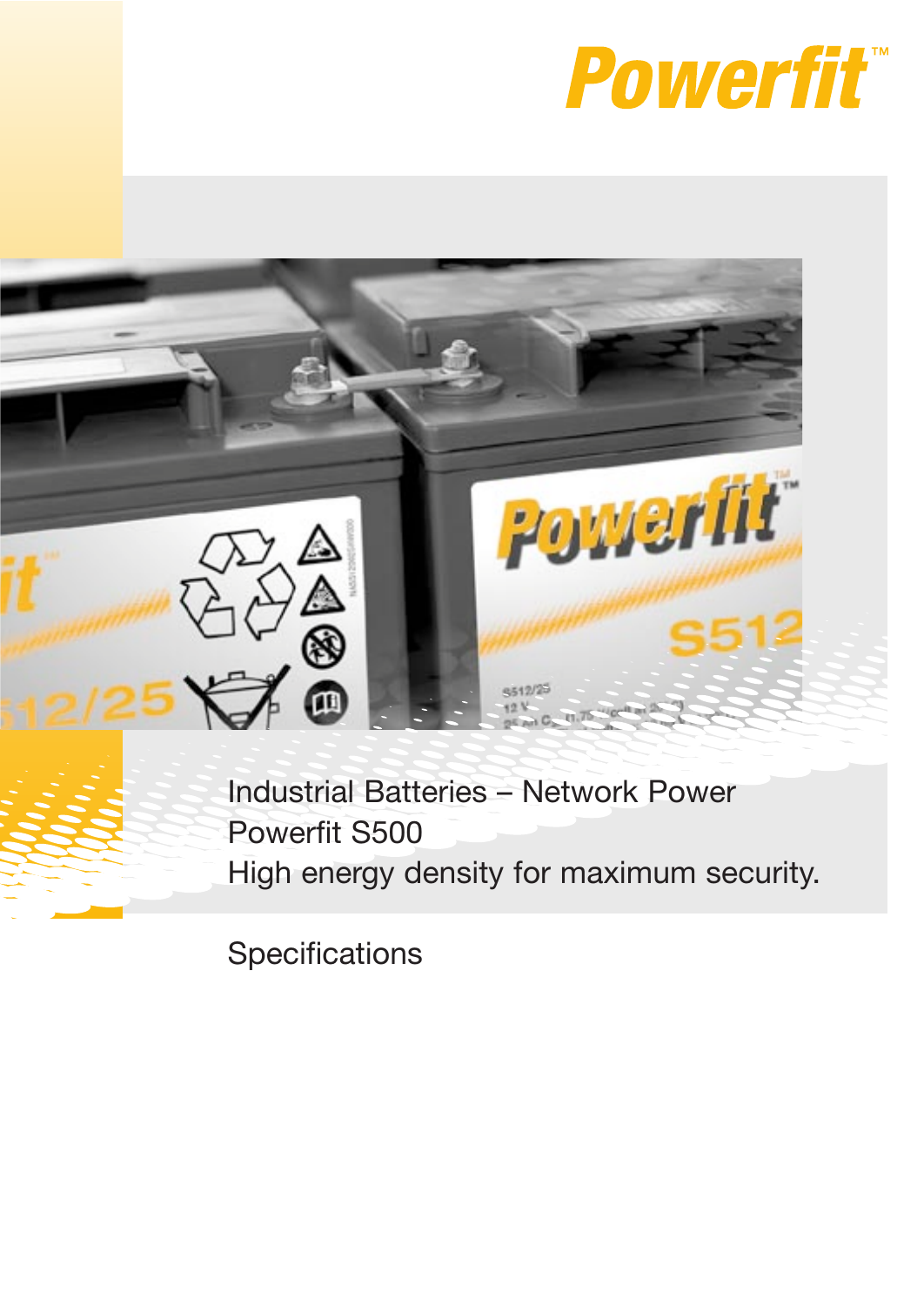# **Powerfit** If cost efficiency and high performance are requested.

#### **Specifications**

- Especially designed for safety power supplies and UPS, Powerfit S500 batteries with their reliable high current discharge character are perfect for these applications
- Perfect combination between energy storage and high current performance
- Maintenance-free (no topping up) during the whole service life
- Nominal capacity 25-185 Ah
- 7 years design life at 20°C ambient temperature (80% remaining capacity)
- Case material acc. to UL 94-HB
- In compliance with IEC 896-2
- Grid plate construction consisting of a lead calcium alloy
- Low gas emission due to internal gas recombination (99% efficient)
- Low self-discharge rate (about 3%/month at 20°C)
- Proof against deep discharge according to DIN 43 539 T5
- Completely recyclable



2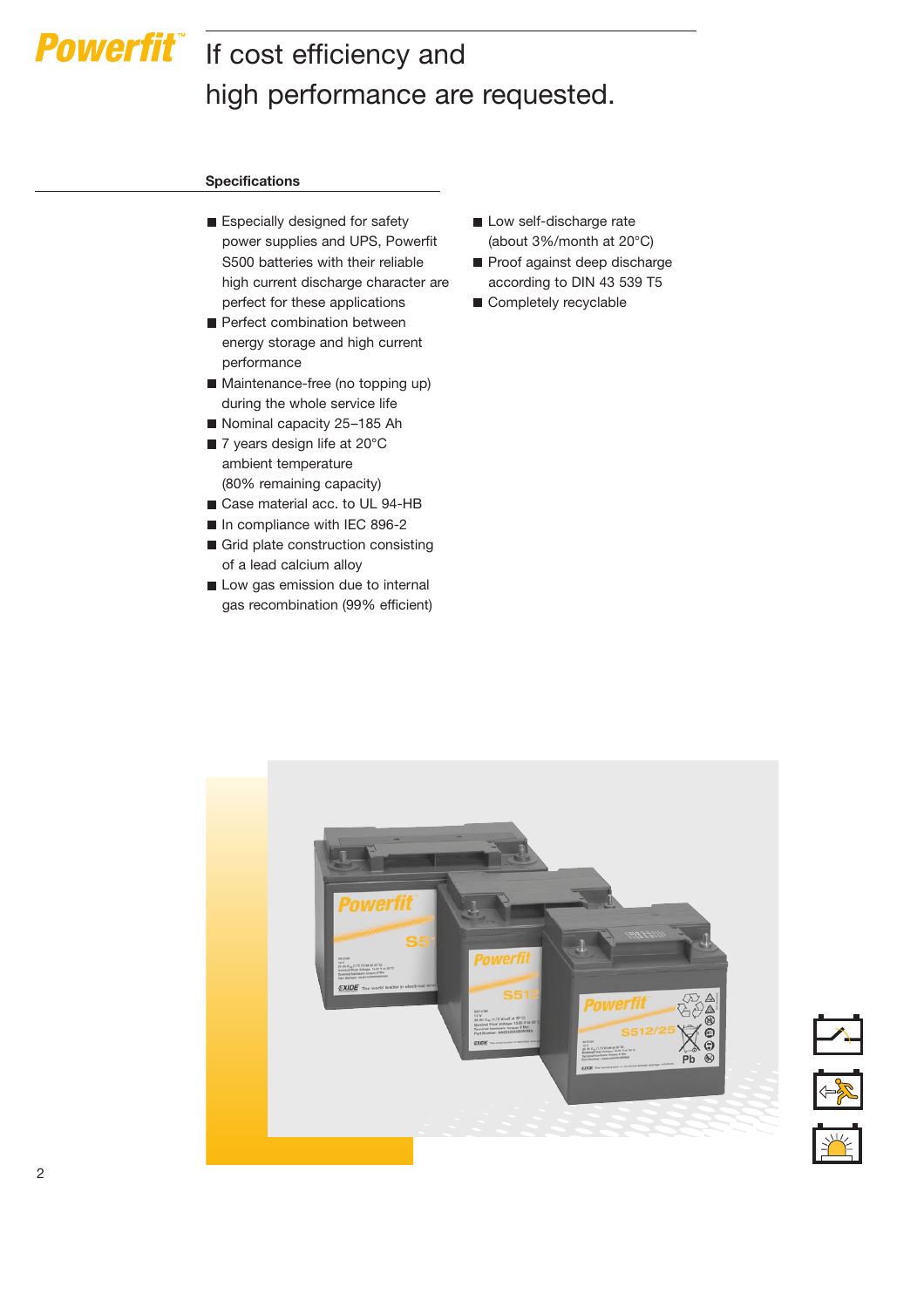### More power for network power.

## **Powerfit**

### **Applications**

As well as its suitability for general applications in security systems, the Powerfit S500 can be a reliable energy source for UPS systems and emergency lighting.







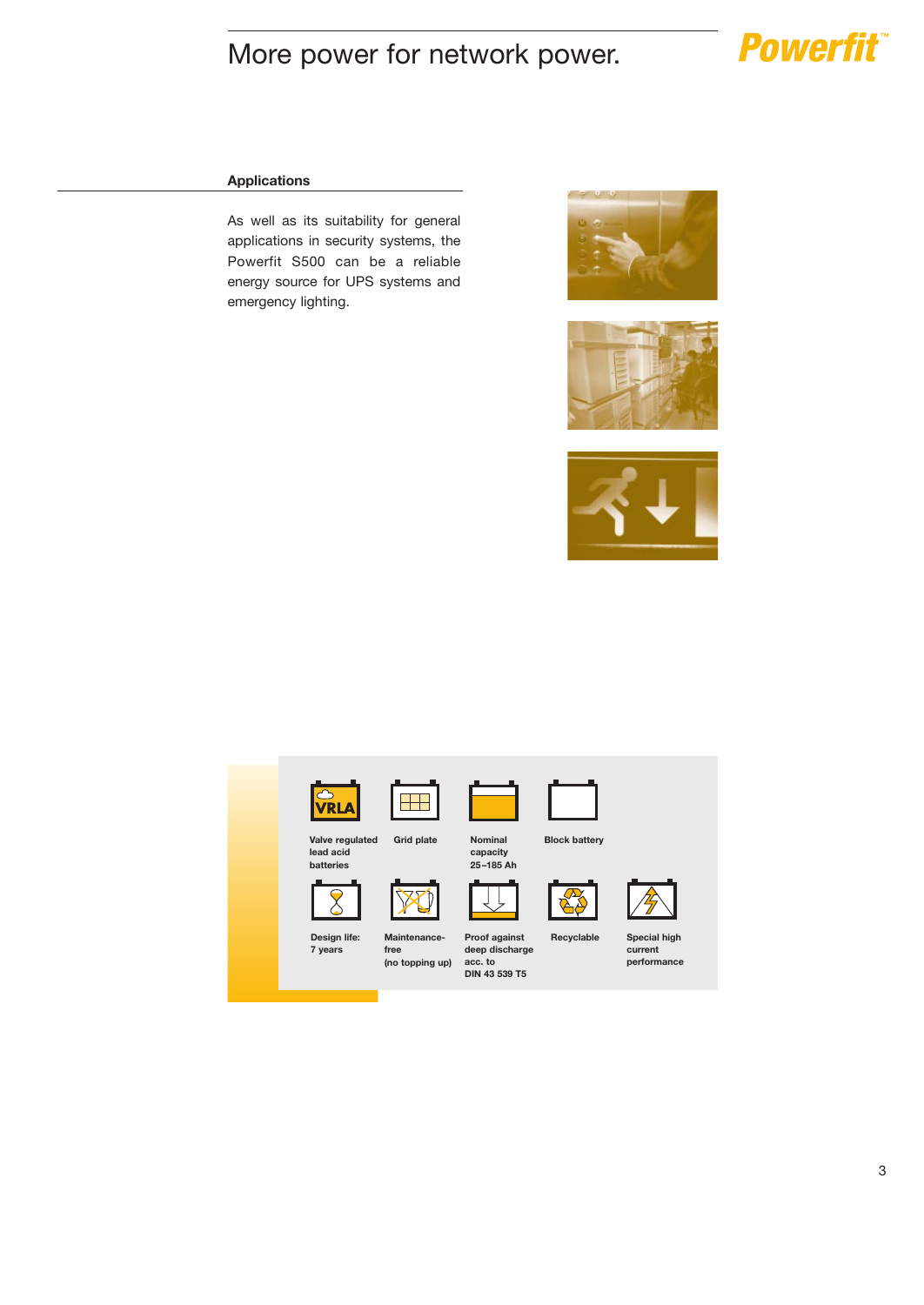### **Technical characteristics and data**

| <b>Type</b> | Part number     | <b>Nominal</b>   |                | <b>Capacity</b> |                | Length <sup>*</sup> | Width <sup>*</sup> | Height <sup>*</sup> | Weight  | <b>Internal</b> | <b>Terminal</b> |
|-------------|-----------------|------------------|----------------|-----------------|----------------|---------------------|--------------------|---------------------|---------|-----------------|-----------------|
|             |                 | voltage          | $C_{20}$       | $C_{10}$        | C <sub>1</sub> | (1)                 | (b/w)              | (h)                 |         | resistance      |                 |
|             |                 |                  | $1.75$ V/C     | $1.75$ V/C      | $1.60$ V/C     |                     |                    |                     |         | acc. to         |                 |
|             |                 |                  | $20^{\circ}$ C | $20^{\circ}$ C  | $20^{\circ}$ C |                     |                    |                     | approx. | IEC 60896-21    |                 |
|             |                 | V                | Ah             | Ah              | Ah             | mm                  | mm                 | mm                  | kg      | $m \Omega$      |                 |
| S512/25     | NAS5120025HW0MA | 12               | 25.0           | 23.5            | 15.8           | 168                 | 127                | 174                 | 9.5     | 18.8            | $M-M6$          |
| S512/38     | NAS5120038HW0MA | 12               | 38.0           | 36.0            | 23.2           | 198                 | 168                | 175                 | 13.5    | 14.7            | $M-M6$          |
| S512/50     | NAS5120050HW0MB | 12               | 51.0           | 48.0            | 32.5           | 234                 | 169                | 190                 | 18.5    | 10.2            | $M-M6$          |
| S512/60     | NAS5120060HW0MB | 12               | 61.0           | 58.0            | 40.8           | 272                 | 166                | 190                 | 23.0    | 8.4             | $M-M6$          |
| S512/92     | NAS5120092HW0MA | 12               | 92.0           | 87.0            | 54.4           | 359                 | 172                | 226                 | 30.0    | 7.6             | $M-M8$          |
| S506/130    | NAS5060130HW0MA | $6 \overline{6}$ | 128.0          | 121.0           | 80.0           | 272                 | 166                | 190                 | 23.0    | 2.4             | $M-M8$          |
| S506/185    | NAS5060185HW0MA | 6                | 185.0          | 174.0           | 116.0          | 359                 | 171                | 226                 | 31.5    | 1.9             | $M-M8$          |

*\* +/-1mm*

**Powerfit** 

#### **Container, terminal and torque**

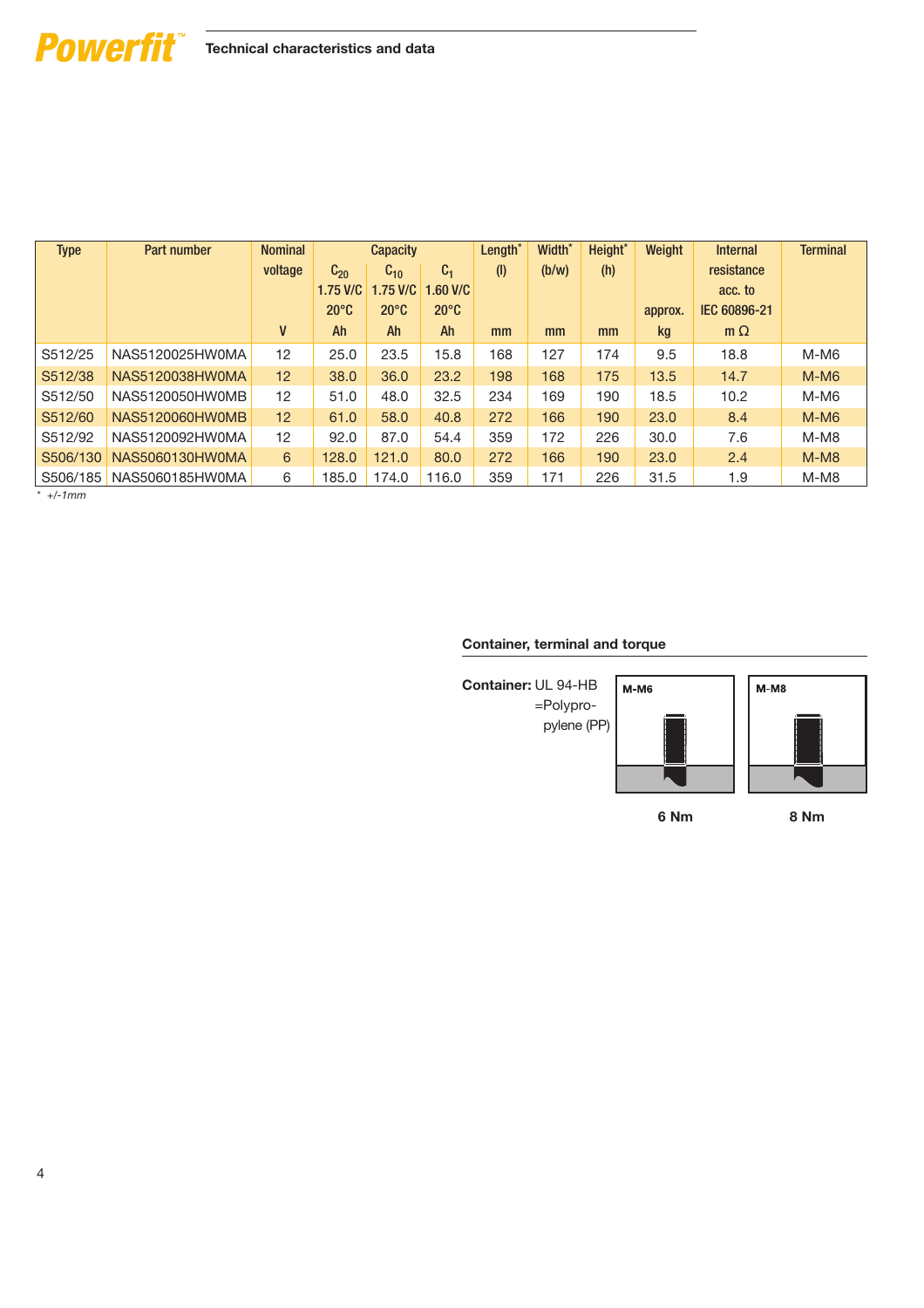**Dimensions**































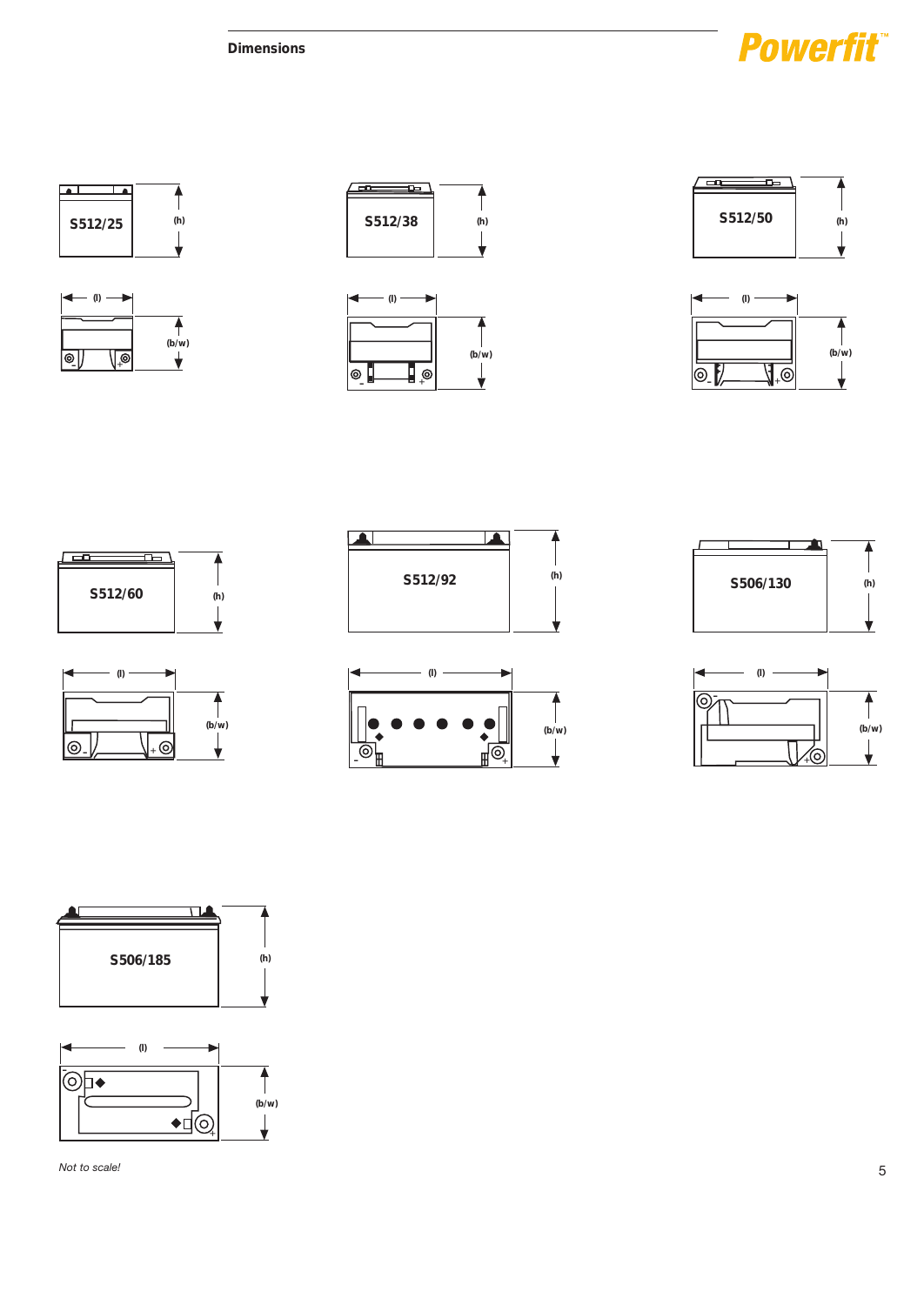### Power



--- max. permissible voltage for continuous charging





––– optimum voltage for continuous charging

- --- State of charge 100%
- –– State of charge 90%

For continuous charging we recommend a voltage of 2.27 V/cell at 20°C. The charging voltage must be compensated to the curve for a continuously different battery ambient temperature.





Available capacity in relation to the ambient temperature.



Self-discharge in relation to the storage temperature.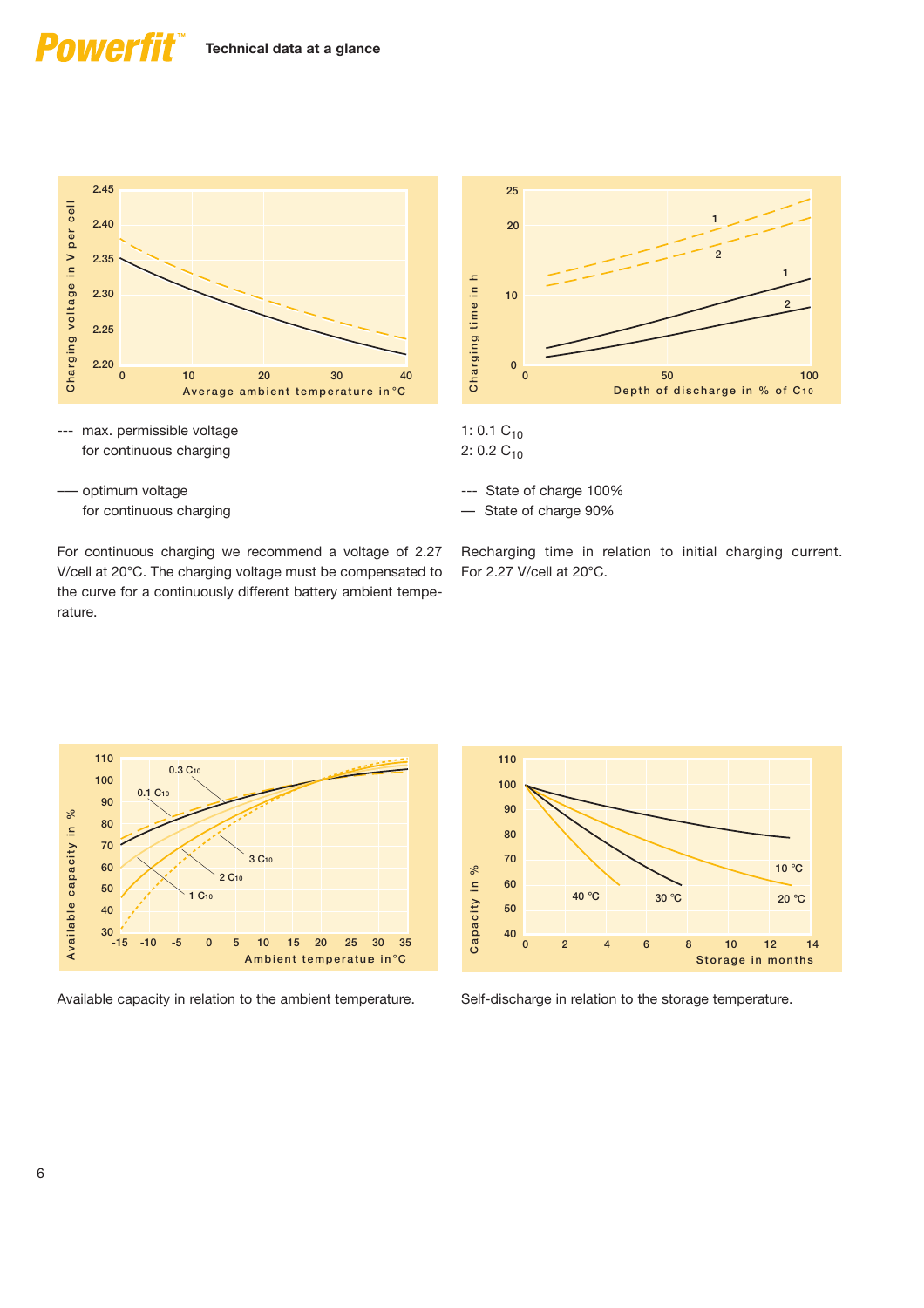

|             |                 |                  |                  | 1.95 V/C - Discharge in A at 20° |       |       |                               |      |                |      |      |      |      |                 |     |
|-------------|-----------------|------------------|------------------|----------------------------------|-------|-------|-------------------------------|------|----------------|------|------|------|------|-----------------|-----|
| <b>Type</b> | Part number     | 3 <sub>min</sub> | 5 <sub>min</sub> |                                  |       |       | 10min 15min 20min 30min 45min |      | 1 <sub>h</sub> | 2h   | 3h   | 5h   | 8h   | 10 <sub>h</sub> | 20h |
| S512/25     | NAS5120025HW0MA | 35.0             | 34.0             | 29.0                             | 25.0  | 22.0  | 17.3                          | 13.1 | 10.7           | 6.3  | 4.6  | 3.1  | 2.1  | 1.8             | 1.0 |
| S512/38     | NAS5120038HW0MA | 48.0             | 47.0             | 41.0                             | 35.0  | 31.0  | 25.0                          | 19.0 | 15.3           | 9.0  | 6.5  | 4.5  | 3.0  | 2.6             | 1.4 |
| S512/50     | NAS5120050HW0MB | 68.0             | 66.0             | 58.0                             | 50.0  | 43.0  | 35.0                          | 27.0 | 22.0           | 12.5 | 8.9  | 6.1  | 4.2  | 3.6             | 1.9 |
| S512/60     | NAS5120060HW0MB | 102.0            | 95.0             | 79.0                             | 65.0  | 55.0  | 43.0                          | 31.5 | 24.7           | 14.9 | 11.0 | 7.3  | 4.9  | 4.2             | 2.2 |
| S512/92     | NAS5120092HW0MA | 106.0            | 100.0            | 87.0                             | 75.0  | 68.0  | 56.5                          | 44.0 | 36.0           | 22.0 | 16.2 | 10.5 | 7.2  | 6.4             | 3.4 |
| S506/130    | NAS5060130HW0MA | 152.0            | 149.0            | 133.0                            | 118.0 | 105.0 | 86.0                          | 66.0 | 54.0           | 30.8 | 23.5 | 15.3 | 10.4 | 9.1             | 4.8 |
| S506/185    | NAS5060185HW0MA | 186.0            | 184.0            | 180.0                            | 163.0 | 148.0 | 123.0                         | 95.0 | 78.0           | 46.0 | 32.0 | 21.0 | 14.3 | 13.0            | 6.9 |

|             |                 |                  |                  | 1.90 V/C - Discharge in A at 20° |       |       |       |                         |                |      |      |      |      |                 |     |
|-------------|-----------------|------------------|------------------|----------------------------------|-------|-------|-------|-------------------------|----------------|------|------|------|------|-----------------|-----|
| <b>Type</b> | Part number     | 3 <sub>min</sub> | 5 <sub>min</sub> | $10$ min                         |       |       |       | 15min 20min 30min 45min | 1 <sub>h</sub> | 2h   | 3h   | 5h   | 8h   | 10 <sub>h</sub> | 20h |
| S512/25     | NAS5120025HW0MA | 56.0             | 50.0             | 39.0                             | 31.0  | 26.0  | 20.1  | 15.4                    | 12.6           | 7.7  | 5.8  | 3.7  | 2.4  | 2.1             | 1.1 |
| S512/38     | NAS5120038HW0MA | 78.0             | 70.0             | 54.0                             | 44.0  | 37.0  | 29.0  | 22.0                    | 18.0           | 11.3 | 8.4  | 5.6  | 3.7  | 3.2             | 1.7 |
| S512/50     | NAS5120050HW0MB | 111.0            | 99.0             | 77.0                             | 63.0  | 53.0  | 41.0  | 31.5                    | 26.3           | 15.3 | 10.7 | 7.6  | 5.0  | 4.3             | 2.3 |
| S512/60     | NAS5120060HW0MB | 152.0            | 136.0            | 103.0                            | 81.0  | 67.0  | 51.0  | 37.5                    | 29.7           | 18.5 | 13.6 | 9.0  | 5.9  | 4.9             | 2.6 |
| S512/92     | NAS5120092HW0MA | 156.0            | 141.0            | 113.0                            | 94.0  | 82.0  | 66.0  | 50.5                    | 42.0           | 26.0 | 19.0 | 12.5 | 8.7  | 7.7             | 4.1 |
| S506/130    | NAS5060130HW0MA | 232.0            | 220.0            | 182.0                            | 151.0 | 130.0 | 103.0 | 78.5                    | 64.0           | 37.8 | 28.0 | 18.8 | 12.4 | 10.8            | 5.7 |
| S506/185    | NAS5060185HW0MA | 285.0            | 272.0            | 241.0                            | 209.0 | 184.0 | 146.0 | 12.0                    | 91.0           | 52.7 | 37.4 | 24.5 | 16.8 | 15.4            | 8.2 |

|             |                 |                  |                  | 1.85 V/C – Discharge in A at $20^\circ$ |       |                         |       |       |                |      |      |      |      |      |     |
|-------------|-----------------|------------------|------------------|-----------------------------------------|-------|-------------------------|-------|-------|----------------|------|------|------|------|------|-----|
| <b>Type</b> | Part number     | 3 <sub>min</sub> | 5 <sub>min</sub> | $10$ min                                |       | 15min 20min 30min 45min |       |       | 1 <sub>h</sub> | 2h   | 3h   | 5h   | 8h   | 10h  | 20h |
| S512/25     | NAS5120025HW0MA | 76.0             | 64.0             | 47.0                                    | 36.5  | 30.0                    | 22.7  | 17.1  | 14.0           | 8.3  | 6.3  | 4.0  | 2.6  | 2.2  | 1.2 |
| S512/38     | NAS5120038HW0MA | 108.0            | 90.0             | 65.0                                    | 52.0  | 43.0                    | 32.0  | 24.5  | 20.0           | 12.5 | 9.4  | 6.1  | 4.0  | 3.4  | 1.8 |
| S512/50     | NAS5120050HW0MB | 153.0            | 129.0            | 94.0                                    | 73.0  | 61.0                    | 46.0  | 35.0  | 28.5           | 16.9 | 12.2 | 8.3  | 5.5  | 4.5  | 2.4 |
| S512/60     | NAS5120060HW0MB | 198.0            | 168.0            | 122.0                                   | 95.0  | 78.0                    | 57.0  | 41.5  | 33.6           | 20.4 | 15.1 | 9.8  | 6.4  | 5.3  | 2.8 |
| S512/92     | NAS5120092HW0MA | 201.0            | 76.0             | 136.0                                   | 111.0 | 94.0                    | 74.0  | 56.0  | 47.0           | 28.5 | 21.0 | 13.8 | 9.4  | 8.1  | 4.3 |
| S506/130    | NAS5060130HW0MA | 312.0            | 283.0            | 225.0                                   | 181.0 | 150.0                   | 113.0 | 86.0  | 71.0           | 43.0 | 31.4 | 20.8 | 13.8 | 11.4 | 6.0 |
| S506/185    | NAS5060185HW0MA | 381.0            | 354.0            | 296.0                                   | 250.0 | 214.0                   | 166.0 | 123.5 | 100.0          | 57.8 | 41.0 | 27.8 | 18.8 | 16.2 | 8.6 |

|             |                 |                  |                  | 1.80 V/C – Discharge in A at 20 $^{\circ}$ |       |       |       |                               |                |      |      |      |      |      |     |
|-------------|-----------------|------------------|------------------|--------------------------------------------|-------|-------|-------|-------------------------------|----------------|------|------|------|------|------|-----|
| <b>Type</b> | Part number     | 3 <sub>min</sub> | 5 <sub>min</sub> |                                            |       |       |       | 10min 15min 20min 30min 45min | 1 <sub>h</sub> | 2h   | 3h   | 5h   | 8h   | 10h  | 20h |
| S512/25     | NAS5120025HW0MA | 92.0             | 76.0             | 52.0                                       | 40.0  | 32.5  | 24.7  | 18.2                          | 14.9           | 9.0  | 6.8  | 4.2  | 2.7  | 2.3  | 1.2 |
| S512/38     | NAS5120038HW0MA | 131.0            | 108.0            | 75.0                                       | 58.0  | 48.0  | 36.0  | 27.0                          | 21.8           | 13.4 | 10.2 | 6.5  | 4.2  | 3.5  | 1.9 |
| S512/50     | NAS5120050HW0MB | 181.0            | 151.0            | 107.0                                      | 83.0  | 68.0  | 51.0  | 38.0                          | 30.5           | 18.4 | 13.6 | 8.7  | 5.7  | 4.7  | 2.5 |
| S512/60     | NAS5120060HW0MB | 231.0            | 190.0            | 134.0                                      | 104.0 | 84.0  | 61.5  | 45.0                          | 36.4           | 21.8 | 16.0 | 10.5 | 6.8  | 5.6  | 3.0 |
| S512/92     | NAS5120092HW0MA | 236.0            | 205.0            | 155.0                                      | 23.0  | 104.0 | 80.0  | 60.0                          | 49.7           | 29.5 | 21.9 | 14.5 | 9.9  | 8.5  | 4.5 |
| S506/130    | NAS5060130HW0MA | 382.0            | 336.0            | 257.0                                      | 199.0 | 163.0 | 122.0 | 91.0                          | 74.0           | 45.0 | 33.7 | 21.8 | 14.3 | 11.8 | 6.2 |
| S506/185    | NAS5060185HW0MA | 468.0            | 417.0            | 333.0                                      | 272.0 | 231.0 | 179.0 | 133.0                         | 106.0          | 61.2 | 44.2 | 29.2 | 19.7 | 17.0 | 9.0 |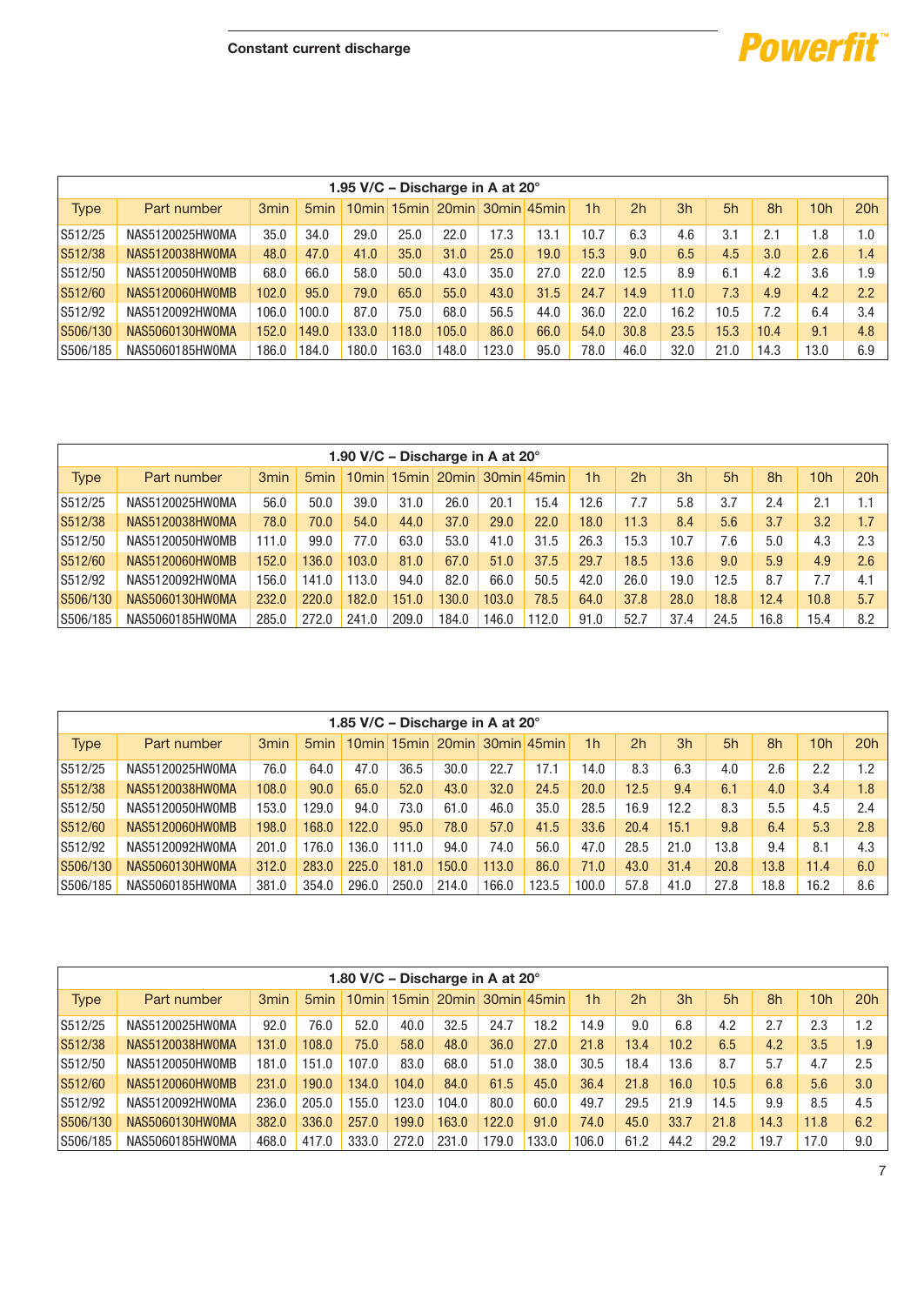

|          |                 |                  |                  | 1.75 V/C – Discharge in A at 20 $^{\circ}$ |       |       |       |                                    |                |      |      |      |      |      |     |
|----------|-----------------|------------------|------------------|--------------------------------------------|-------|-------|-------|------------------------------------|----------------|------|------|------|------|------|-----|
| Type     | Part number     | 3 <sub>min</sub> | 5 <sub>min</sub> |                                            |       |       |       | 10 min 15 min 20 min 30 min 45 min | 1 <sub>h</sub> | 2h   | 3h   | 5h   | 8h   | 10h  | 20h |
| S512/25  | NAS5120025HW0MA | 104.0            | 83.0             | 56.0                                       | 43.0  | 34.5  | 25.7  | 18.8                               | 15.1           | 9.2  | 6.9  | 4.3  | 2.8  | 2.4  | 1.3 |
| S512/38  | NAS5120038HW0MA | 147.0            | 118.0            | 82.0                                       | 62.0  | 50.0  | 37.0  | 27.5                               | 22.3           | 13.6 | 10.4 | 6.6  | 4.3  | 3.6  | 1.9 |
| S512/50  | NAS5120050HW0MB | 206.0            | 168.0            | 116.0                                      | 88.0  | 71.0  | 53.0  | 39.0                               | 31.0           | 18.9 | 13.9 | 8.9  | 5.8  | 4.8  | 2.6 |
| S512/60  | NAS5120060HW0MB | 256.0            | 208.0            | 145.0                                      | 109.0 | 89.0  | 64.5  | 47.0                               | 38.3           | 22.4 | 16.5 | 10.7 | 7.0  | 5.8  | 3.1 |
| S512/92  | NAS5120092HW0MA | 269.0            | 226.0            | 164.0                                      | 130.0 | 108.0 | 82.0  | 62.0                               | 51.0           | 30.5 | 22.6 | 14.9 | 10.2 | 8.7  | 4.6 |
| S506/130 | NAS5060130HW0MA | 440.0            | 384.0            | 276.0                                      | 215.0 | 174.0 | 128.0 | 94.0                               | 77.0           | 46.4 | 34.8 | 22.3 | 14.6 | 12.1 | 6.4 |
| S506/185 | NAS5060185HW0MA | 529.0            | 467.0            | 362.0                                      | 291.0 | 245.0 | 187.0 | 139.0                              | 110.0          | 63.3 | 45.5 | 30.0 | 20.2 | 17.4 | 9.3 |

|             |                 |                  |                  | 1.70 V/C – Discharge in A at $20^\circ$ |       |       |       |                               |                |      |      |      |      |                 |     |
|-------------|-----------------|------------------|------------------|-----------------------------------------|-------|-------|-------|-------------------------------|----------------|------|------|------|------|-----------------|-----|
| <b>Type</b> | Part number     | 3 <sub>min</sub> | 5 <sub>min</sub> |                                         |       |       |       | 10min 15min 20min 30min 45min | 1 <sub>h</sub> | 2h   | 3h   | 5h   | 8h   | 10 <sub>h</sub> | 20h |
| S512/25     | NAS5120025HW0MA | 112.0            | 89.0             | 60.0                                    | 45.0  | 36.5  | 26.5  | 19.2                          | 15.3           | 9.3  | 7.0  | 4.4  | 2.9  | 2.4             | 1.3 |
| S512/38     | NAS5120038HW0MA | 160.0            | 128.0            | 86.0                                    | 65.0  | 52.0  | 38.0  | 28.0                          | 22.7           | 13.8 | 10.5 | 6.7  | 4.4  | 3.7             | 2.0 |
| S512/50     | NAS5120050HW0MB | 223.0            | 181.0            | 121.0                                   | 92.0  | 74.0  | 54.5  | 40.0                          | 31.5           | 19.1 | 14.1 | 9.0  | 5.9  | 4.9             | 2.6 |
| S512/60     | NAS5120060HW0MB | 276.0            | 223.0            | 152.0                                   | 114.0 | 92.0  | 66.5  | 49.0                          | 39.2           | 23.0 | 17.0 | 10.8 | 7.1  | 5.9             | 3.2 |
| S512/92     | NAS5120092HW0MA | 309.0            | 253.0            | 175.0                                   | 136.0 | 112.0 | 84.0  | 63.5                          | 52.3           | 31.3 | 23.2 | 15.3 | 10.3 | 8.8             | 4.7 |
| S506/130    | NAS5060130HW0MA | 479.0            | 412.0            | 293.0                                   | 223.0 | 179.0 | 133.0 | 97.0                          | 78.0           | 47.2 | 35.6 | 22.7 | 14.8 | 12.3            | 6.6 |
| S506/185    | NAS5060185HW0MA | 583.0            | 512.0            | 389.0                                   | 308.0 | 253.0 | 192.0 | 142.0                         | 112.0          | 64.6 | 46.3 | 30.7 | 20.6 | 17.8            | 9.4 |

|             |                 |                  |                  | 1.65 V/C – Discharge in A at 20 $^{\circ}$ |       |       |       |                               |                |      |      |      |      |      |     |
|-------------|-----------------|------------------|------------------|--------------------------------------------|-------|-------|-------|-------------------------------|----------------|------|------|------|------|------|-----|
| <b>Type</b> | Part number     | 3 <sub>min</sub> | 5 <sub>min</sub> |                                            |       |       |       | 10min 15min 20min 30min 45min | 1 <sub>h</sub> | 2h   | 3h   | 5h   | 8h   | 10h  | 20h |
| S512/25     | NAS5120025HW0MA | 119.0            | 94.0             | 62.0                                       | 46.0  | 37.5  | 27.2  | 19.6                          | 15.5           | 9.4  | 7.0  | 4.4  | 2.9  | 2.4  | 1.3 |
| S512/38     | NAS5120038HW0MA | 169.0            | 134.0            | 88.0                                       | 66.0  | 53.0  | 39.0  | 28.5                          | 23.0           | 14.0 | 10.6 | 6.8  | 4.4  | 3.7  | 2.0 |
| S512/50     | NAS5120050HW0MB | 238.0            | 190.0            | 126.0                                      | 95.0  | 76.0  | 55.5  | 40.5                          | 32.0           | 19.3 | 14.3 | 9.1  | 5.9  | 4.9  | 2.6 |
| S512/60     | NAS5120060HW0MB | 297.0            | 237.0            | 158.0                                      | 119.0 | 95.0  | 68.5  | 50.0                          | 39.8           | 23.3 | 17.3 | 10.9 | 7.1  | 5.9  | 3.2 |
| S512/92     | NAS5120092HW0MA | 347.0            | 279.0            | 185.0                                      | 141.0 | 115.0 | 86.0  | 65.0                          | 53.6           | 32.0 | 23.6 | 15.4 | 10.4 | 8.8  | 4.7 |
| S506/130    | NAS5060130HW0MA | 506.0            | 432.0            | 303.0                                      | 230.0 | 186.0 | 136.0 | 99.0                          | 79.0           | 47.8 | 36.2 | 22.9 | 14.9 | 12.9 | 6.7 |
| S506/185    | NAS5060185HW0MA | 643.0            | 555.0            | 404.0                                      | 316.0 | 260.0 | 196.0 | 144.0                         | 114.0          | 65.8 | 47.3 | 30.9 | 20.8 | 17.9 | 9.5 |

|             |                 |                  |                  | 1.60 V/C – Discharge in A at 20 $^{\circ}$ |       |       |       |                               |                |      |      |      |      |                 |     |
|-------------|-----------------|------------------|------------------|--------------------------------------------|-------|-------|-------|-------------------------------|----------------|------|------|------|------|-----------------|-----|
| <b>Type</b> | Part number     | 3 <sub>min</sub> | 5 <sub>min</sub> |                                            |       |       |       | 10min 15min 20min 30min 45min | 1 <sub>h</sub> | 2h   | 3h   | 5h   | 8h   | 10 <sub>h</sub> | 20h |
| S512/25     | NAS5120025HW0MA | 123.0            | 97.0             | 64.0                                       | 47.0  | 38.5  | 27.9  | 19.9                          | 15.8           | 9.5  | 7.0  | 4.4  | 2.9  | 2.4             | 1.3 |
| S512/38     | NAS5120038HW0MA | 174.0            | 138.0            | 90.0                                       | 67.0  | 54.0  | 40.0  | 29.0                          | 23.2           | 14.1 | 10.7 | 6.8  | 4.4  | 3.7             | 2.0 |
| S512/50     | NAS5120050HW0MB | 248.0            | 197.0            | 130.0                                      | 97.0  | 77.0  | 56.5  | 41.0                          | 32.5           | 19.5 | 14.4 | 9.1  | 5.9  | 4.9             | 2.6 |
| S512/60     | NAS5120060HW0MB | 311.0            | 247.0            | 162.0                                      | 122.0 | 97.0  | 70.5  | 51.0                          | 40.8           | 23.5 | 17.4 | 10.9 | 7.1  | 5.9             | 3.2 |
| S512/92     | NAS5120092HW0MA | 370.0            | 292.0            | 192.0                                      | 145.0 | 117.0 | 87.5  | 66.0                          | 54.4           | 32.3 | 23.8 | 15.4 | 10.4 | 8.8             | 4.7 |
| S506/130    | NAS5060130HW0MA | 519.0            | 441<br>.0        | 312.0                                      | 237.0 | 190.0 | 38.0  | 100.0                         | 80.0           | 48.4 | 26.6 | 23.1 | 15.0 | 12.5            | 6.7 |
| S506/185    | NAS5060185HW0MA | 678.0            | 581.0            | 419.0                                      | 328.0 | 267.0 | 199.0 | 146.0                         | 116.0          | 66.3 | 47.6 | 31.0 | 20.9 | 17.9            | 9.5 |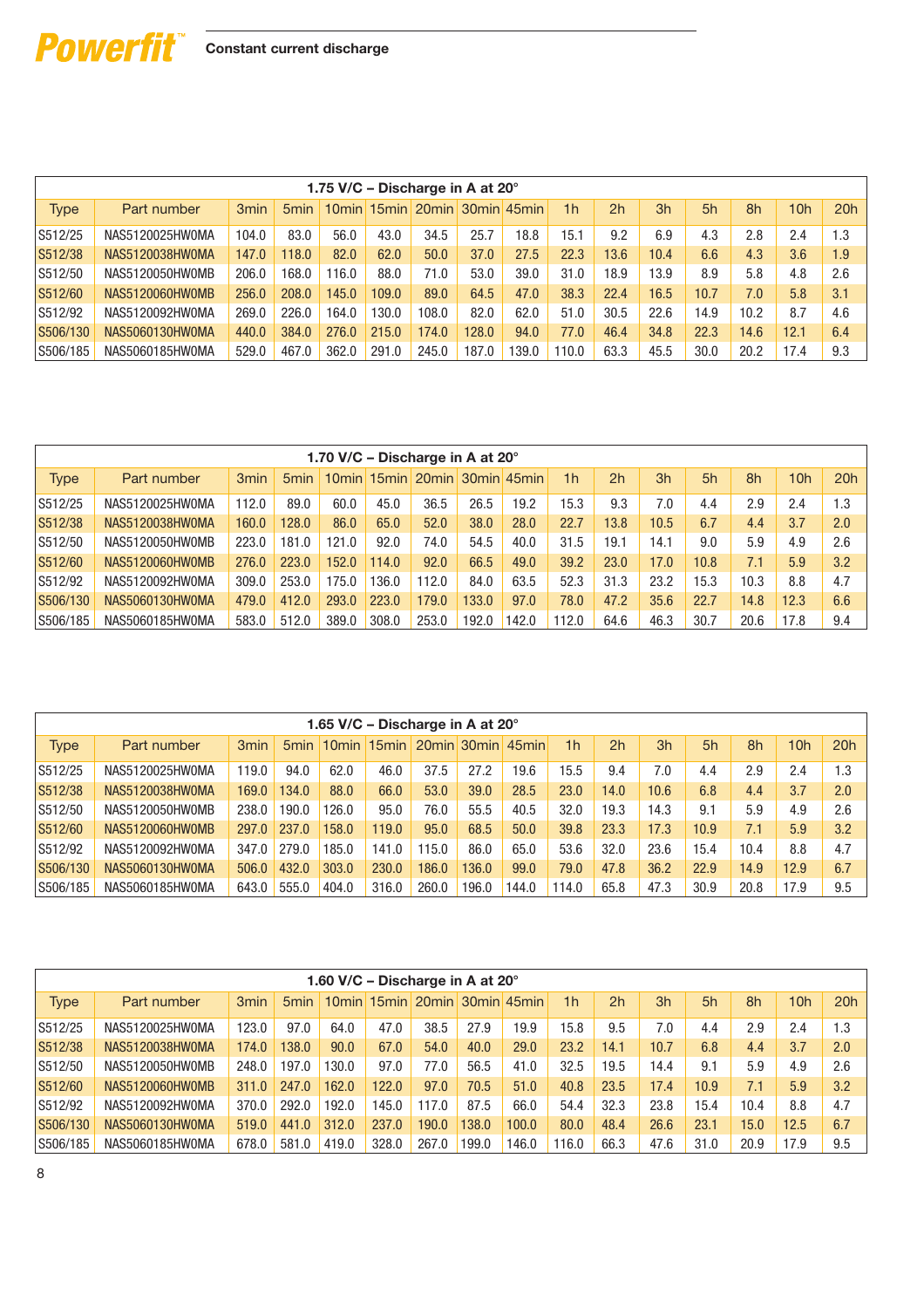

i<br>I

|             |                 |                  |               |        |        | 1.90 V/C – Discharge in W/block at 20 $^{\circ}$ |       |                                    |                |       |       |       |       |                 |
|-------------|-----------------|------------------|---------------|--------|--------|--------------------------------------------------|-------|------------------------------------|----------------|-------|-------|-------|-------|-----------------|
| <b>Type</b> | Part number     | 3 <sub>min</sub> |               |        |        |                                                  |       | 5min 10min 15min 20min 30min 45min | 1 <sub>h</sub> | 2h    | 3h    | 5h    | 8h    | 10 <sub>h</sub> |
| S512/25     | NAS5120025HW0MA | 660.0            | 588.0         | 448.0  | 362.0  | 305.0                                            | 240.0 | 185.0                              | 153.0          | 92.0  | 68.0  | 44.0  | 29.0  | 25.0            |
| S512/38     | NAS5120038HW0MA | 927.0            | 818.0         | 627.0  | 515.0  | 436.0                                            | 340.0 | 263.0                              | 216.0          | 133.0 | 100.0 | 67.0  | 44.0  | 37.0            |
| S512/50     | NAS5120050HW0MB |                  | 1338.0 1170.0 | 896.0  | 727.0  | 610.0                                            | 481.0 | 375.0                              | 313.0          | 185.0 | 134.0 | 90.0  | 59.0  | 50.0            |
| S512/60     | NAS5120060HW0MB |                  | 1806.0 1593.0 | 1197.0 | 958.0  | 798.0                                            | 605.0 | 446.0                              | 359.0          | 220.0 | 160.0 | 107.0 | 71.0  | 60.0            |
| S512/92     | NAS5120092HW0MA | 1836.0           | 1643.0        | 1272.0 | 1090.0 | 965.0                                            | 778.0 | 606.0                              | 505.0          | 313.0 | 230.0 | 152.0 | 105.0 | 90.0            |
| S506/130    | NAS5060130HW0MA | 1365.0           | 1282.0        | 1078.0 | 890.0  | 764.0                                            | 609.0 | 466.0                              | 385.0          | 231.0 | 168.0 | 113.0 | 75.0  | 63.0            |
| S506/185    | NAS5060185HW0MA | 1636.0           | 1580.0        | 1404.0 | 1222.0 | 1081.0                                           | 869.0 | 667.0                              | 535.0          | 313.0 | 222.0 | 148.0 | 103.0 | 91.0            |

|             |                 |                  |                      |               |        | 1.85 V/C – Discharge in W/block at 20 $^{\circ}$ |       |       |                |       |       |       |       |                 |
|-------------|-----------------|------------------|----------------------|---------------|--------|--------------------------------------------------|-------|-------|----------------|-------|-------|-------|-------|-----------------|
| <b>Type</b> | Part number     | 3 <sub>min</sub> | 5 <sub>min</sub>     |               |        | $10$ min $15$ min $20$ min $30$ min $45$ min     |       |       | 1 <sub>h</sub> | 2h    | 3h    | 5h    | 8h    | 10 <sub>h</sub> |
| S512/25     | NAS5120025HW0MA | 859.0            | 732.0                | 529.0         | 419.0  | 348.0                                            | 267.0 | 205.0 | 167.0          | 100.0 | 73.0  | 48.0  | 31.0  | 26.0            |
| S512/38     | NAS5120038HW0MA | 1220.0           | 1025.0               | 747.0         | 598.0  | 498.0                                            | 382.0 | 291.0 | 240.0          | 149.0 | 112.0 | 73.0  | 48.0  | 40.0            |
| S512/50     | NAS5120050HW0MB | 1719.0           | 1456.0 1064.0        |               | 846.0  | 706.0                                            | 543.0 | 411.0 | 337.0          | 202.0 | 147.0 | 99.0  | 64.0  | 54.0            |
| S512/60     | NAS5120060HW0MB | 2228.0           | 1909.0 1390.0        |               | 1097.0 | 904.0                                            | 672.0 | 492.0 | 399.0          | 246.0 | 180.0 | 116.0 | 77.0  | 64.0            |
| S512/92     | NAS5120092HW0MA | 2258.0           |                      | 1960.0 1505.0 | 1263.0 | 1100.0                                           | 859.0 | 666.0 | 556.0          | 343.0 | 250.0 | 167.0 | 115.0 | 97.0            |
| S506/130    | NAS5060130HW0MA |                  | 1806.0 1617.0 1281.0 |               | 1035.0 | 861.0                                            | 665.0 | 511.0 | 420.0          | 255.0 | 188.0 | 124.0 | 81.0  | 68.0            |
| S506/185    | NAS5060185HW0MA |                  | 2141.0 2010.0 1677.0 |               | 1414.0 | 1232.0                                           | 970.0 | 732.0 | 596.0          | 343.0 | 242.0 | 165.0 | 113.0 | 97.0            |

|             |                 |                  |               | 1.80 V/C – Discharge in W/block at 20° |        |        |        |                                              |                |       |       |       |       |       |
|-------------|-----------------|------------------|---------------|----------------------------------------|--------|--------|--------|----------------------------------------------|----------------|-------|-------|-------|-------|-------|
| <b>Type</b> | Part number     | 3 <sub>min</sub> |               |                                        |        |        |        | 5min   10min   15min   20min   30min   45min | 1 <sub>h</sub> | 2h    | 3h    | 5h    | 8h    | 10h   |
| S512/25     | NAS5120025HW0MA | 1013.0           | 845.0         | 597.0                                  | 459.0  | 378.0  | 286.0  | 216.0                                        | 176.0          | 104.0 | 78.0  | 50.0  | 32.0  | 27.0  |
| S512/38     | NAS5120038HW0MA |                  | 1440.0 1195.0 | 855.0                                  | 664.0  | 548.0  | 415.0  | 313.0                                        | 257.0          | 159.0 | 120.0 | 77.0  | 50.0  | 41.5  |
| S512/50     | NAS5120050HW0MB | 2004.0           | 1697.0        | 1210.0                                 | 941.0  | 778.0  | 588.0  | 442.0                                        | 358.0          | 216.0 | 158.0 | 104.0 | 67.0  | 56.0  |
| S512/60     | NAS5120060HW0MB |                  | 2540.0 2128.0 | 1523.0                                 | 1197.0 | 978.0  | 718.0  | 525.0                                        | 426.0          | 259.0 | 190.0 | 124.0 | 80.0  | 66.5  |
| S512/92     | NAS5120092HW0MA |                  | 2605.0 2202.0 | 1717.0 1414.0                          |        | 1202.0 | 929.0  | 710.0                                        | 588.0          | 359.0 | 260.0 | 176.0 | 120.0 | 101.0 |
| S506/130    | NAS5060130HW0MA |                  | 2100.0 1911.0 | 1463.0                                 | 1148.0 | 945.0  | 714.0  | 536.0                                        | 439.0          | 267.0 | 198.0 | 130.0 | 84.0  | 70.0  |
| S506/185    | NAS5060185HW0MA |                  | 2565.0 2353.0 | 1899.0                                 | 1566.0 | 1343.0 | 1040.0 | 777.0                                        | 626.0          | 363.0 | 257.0 | 173.0 | 117.0 | 101.0 |

| 1.75 V/C - Discharge in W/block at 20° |                 |                  |                      |        |                 |                                    |        |       |                |                |       |       |       |                 |
|----------------------------------------|-----------------|------------------|----------------------|--------|-----------------|------------------------------------|--------|-------|----------------|----------------|-------|-------|-------|-----------------|
| Type                                   | Part number     | 3 <sub>min</sub> |                      |        |                 | 5min 10min 15min 20min 30min 45min |        |       | 1 <sub>h</sub> | 2 <sub>h</sub> | 3h    | 5h    | 8h    | 10 <sub>h</sub> |
| S512/25                                | NAS5120025HW0MA | 1112.0           | 915.0                | 635.0  | 486.0           | 400.0                              | 297.0  | 221.0 | 178.0          | 106.0          | 80.0  | 51.0  | 33.0  | 28.0            |
| S512/38                                | NAS5120038HW0MA | 1585.0           | 1300.0               | 909.0  | 706.0           | 577.0                              | 432.0  | 320.0 | 261.0          | 161.0          | 122.0 | 79.0  | 51.5  | 42.5            |
| S512/50                                | NAS5120050HW0MB | 2212.0           | 1837.0               | 1288.0 | 997.0           | 818.0                              | 610.0  | 454.0 | 364.0          | 220.0          | 162.0 | 107.0 | 69.0  | 56.5            |
| S512/60                                | NAS5120060HW0MB | 2746.0           | 2288.0 1623.0        |        |                 | 1264.0 1026.0                      | 752.0  | 552.0 | 446.0          | 264.0          | 194.0 | 126.0 | 82.0  | 68.0            |
| S512/92                                | NAS5120092HW0MA | 2899.0           | 2485.0               | 1840.0 | $1475.0$ 1242.0 |                                    | 958.0  | 730.0 | 605.0          | 364.0          | 265.0 | 181.0 | 122.0 | 102.0           |
| S506/130                               | NAS5060130HW0MA | 2352.0           | 2100.0               | 1554.0 | 1218.0          | 994.0                              | 749.0  | 551.0 | 448.0          | 273.0          | 203.0 | 133.0 | 86.0  | 71.0            |
| S506/185                               | NAS5060185HW0MA |                  | 2838.0 2570.0 2040.0 |        | 1656.011414.0   |                                    | 1087.0 | 810.0 | 652.0          | 373.0          | 264.0 | 178.0 | 120.0 | 102.0           |